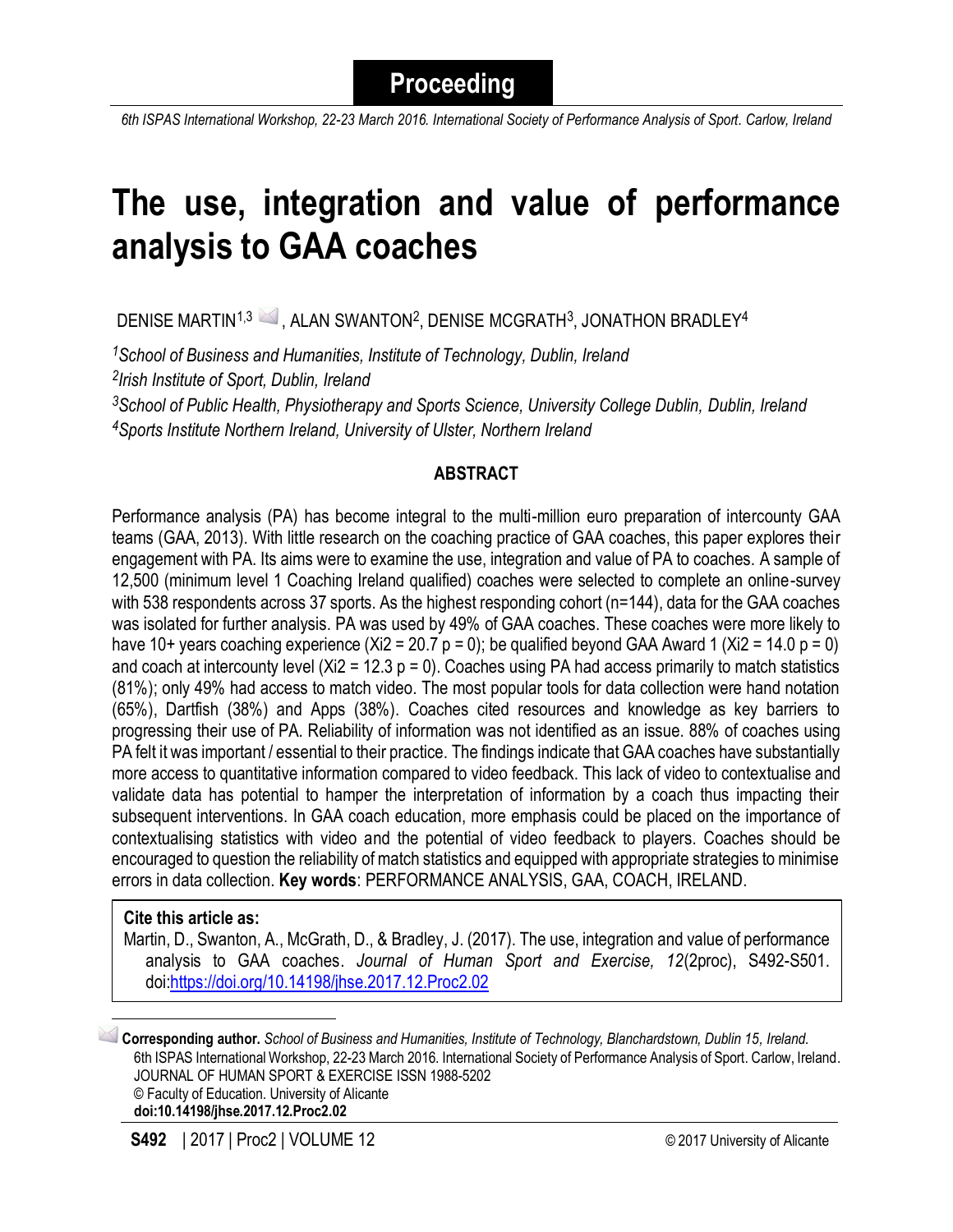## **INTRODUCTION**

Collectively Gaelic games are the largest participation sports in Ireland with in excess of half a million members (GAA, 2014). The family of games consisting Gaelic of football, hurling, court handball and road bowls, are played at a variety of levels with senior intercounty competitions considered elite. Hurling and Gaelic football All-Ireland finals annually attract over 165,000 spectators to Gaelic Athletic Association (GAA) head-quarters in Croke Park. The GAA is an amateur organisation and the players do not get paid, however, resources are available for professional sport science and medical support to prepare elite teams (Keyes, 2016). In the last 15 years, performance analysis (PA) has become integral to this multi-million euro preparation of intercounty GAA teams (GAA, 2013). PA can be described as the provision of reliable and valid information on performance to coaches and athletes with the intention to improve future performance (O'Donoghue, 2015).

Academic literature has been slow to catch up with coaching practices, and little research examines the role of PA in the GAA from a tactical or technical perspective (Reilly & Collins, 2008). In Gaelic football, Bradley and O'Donoghue (2011) investigated the characteristics of counterattacks, while Carroll (2013) focused on the differences in performance variables according to team ranking. Gilmore (2008) examined the prevalence of particular skills in hurling and a skill evaluation of kicking and striking in hurling and football was conducted by Ball and Horgan (2013). Martin and colleagues' (2004) case study provides an insight into how PA was integrated into coaching practice within a senior intercounty football team, describing regular match analysis and video feedback interventions in a VHS era. Byrne and Byrne (2016, *in press*), illustrate a similar process over ten games with the 2015 All-Ireland Hurling Champions, Kilkenny. These and Mahoney's (2002) case study presentation of his role as a sport psychologist to a senior intercounty football team are the only academic windows into coaching practices at elite level in the GAA. A "lack of openness within the top teams to share best practice" (Ulster-GAA, 2012, p. 34) potentially explains the absence of literature in the field. Looking beyond the academic realms, a growing number of high profile GAA coaching memoirs (Daly & O'Connor, 2014; Harte & Shannon, 2003; McGuinness & Duggan, 2015) reveal how the modern GAA performance analyst is an integral support to the coaching team, managing a systematic programme of match analysis and feedback, using opposition analysis and motivational compilations.

The use, integration and value of PA to coaching practices has been examined by several researchers (Blaze, Atkinson, Harwood, & Cale, 2004; Butterworth, Turner, & Johnstone, 2012; Groom & Cushion, 2004; Mooney et al., 2015; Reeves & Roberts, 2013; Wright, Atkins, & Jones, 2012). Most were sport specific in soccer, rugby, hockey, badminton and swimming, and were interview based. Wright et al., (2012) and Mooney et al., (2015) surveyed 46 and 268 elite coaches respectively, reporting regular use of video feedback. Due to the myriad of factors which influence performance, measuring the impact of PA has proven extremely difficult (O'Donoghue & Mayes, 2013). Thus survey data on coaches' perceptions of the value of PA is a potentially useful surrogate measure of the role of PA in coaching practice. There has been no exploration of the perceptions of a wider range of coaches to PA or of the factors differentiating PA users and non-users. With little research on the coaching practice of GAA coaches, this paper explores their engagement with PA. Its aims were to examine which GAA coaches were using PA; what elements they were using and how these were integrated into practice; how PA was valued and barriers to its use.

## **MATERIAL AND METHODS**

A sample of 12,500 coaches from the Coaching Ireland database was selected to complete an online-survey relating to their engagement with various aspects of PA. Coaches ranged from volunteer to elite coaches. To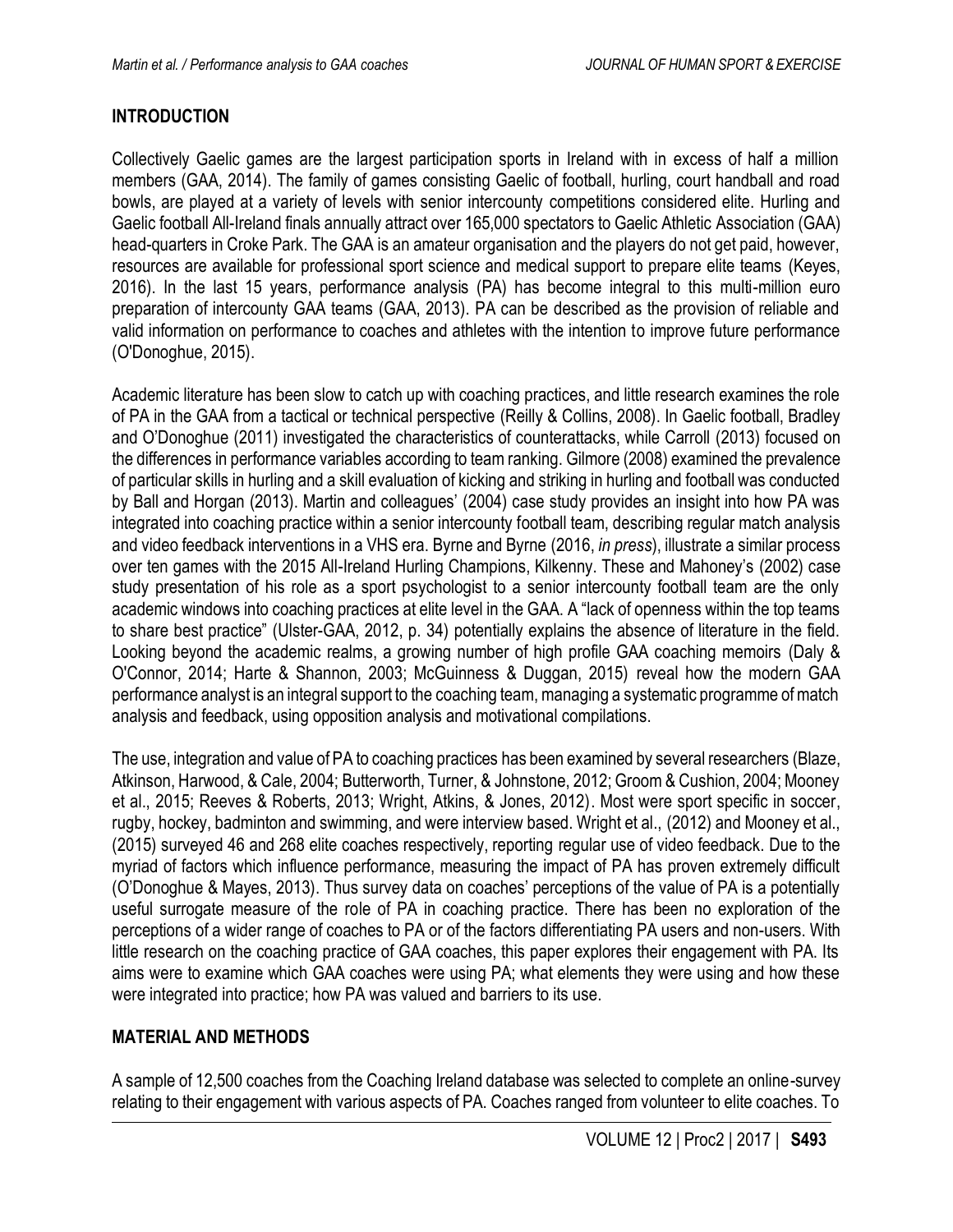be included in the sample, coaches had to hold at least a level 1 coaching qualification, allowing the investigation to gain a broad understanding of perceptions of PA in Ireland. 538 coaches responded completing the online survey across 37 sports. As the highest responding cohort (n=144), data for the GAA coaches was isolated for further analysis. Of the 144 GAA coaches, 89% were male and the median age was 40-49 years old (40%). The original categories of 'level of athlete coached' were adapted appropriately for GAA to senior intercounty, intercounty age-grade and club / university / school.

Categories of questioning included (i) coaching profile, experience, qualifications, roles, (ii) elements and tools of PA used and its integration into the coaching process, (iii) perceived value of PA to coaches, (iv) barriers to the use of PA. The majority of questions were closed and pre-coded, similar to the validated tool used by Wright et al., (2012). Some questions were answered by only coaches using PA allowing the investigation to target explicit users. All of the coaches involved with the study were contacted via email and requested to complete the anonymised questionnaire in Survey Monkey.

The majority of the data presented in the study are descriptive in nature. Statistical analyses were carried out using SPSS (version 20.0, IBM Corp.). The Chi-Square test was used to test for association between a range of variables such as coaching qualifications and the proportion of coaches using PA. A significance level of 0.05 was used for all analyses.

# **RESULTS**

## *Coach Profiles*

Table 1. Percentage of PA users within each profile factor. P value relates to Chi Squared test of association PA use and profile differences.

| Profile Factor             | Coach Profile                       | % PA Users | P Value |
|----------------------------|-------------------------------------|------------|---------|
| Coaching Experience        | $\leq$ 10 Years                     | 33         |         |
|                            | $10+Years$                          | 66         | 0.00    |
| Coaching Qualification     | Level 1 Qualified                   | 37         |         |
|                            | Level 2+ NGB Qualified              | 70         | 0.00    |
| Level of Athlete Coached   | University / Club / School          | 32         |         |
|                            | Intercounty Senior / Age Grade      | 76         | 0.00    |
| <b>Remuneration Status</b> | Volunteer (With / without expenses) | 45         |         |
|                            | Paid Coaching Position - FT or PT   | 81         | < 0.006 |

Just under half (49%) of GAA coaches surveyed used PA. There is evidence of a statistically significant association between the use of PA and increased coaching experience, level of coaching qualification, level of athlete coached (intercounty) and whether the coach was in a paid coaching position (Table 1). Respondents varied in coaching experience; 25% had less than 5 years, 37% had 6-10 years, 15% 11-15 years and 23% with 15+ years' experience. The majority of coaches (65%) were qualified at GAA Award 1 level, with 35% qualified to Award 2 or beyond. A lot of coaches worked with multiple teams. When the coaches were categorised according to the highest level coached, 13% were senior intercounty coaches, 15% coached at intercounty age grade and 62% coached at university / club or school level. 78% of coaches were unpaid volunteers, 11% were volunteers receiving expenses, 3% held part time coaching roles, while 8% had full time roles.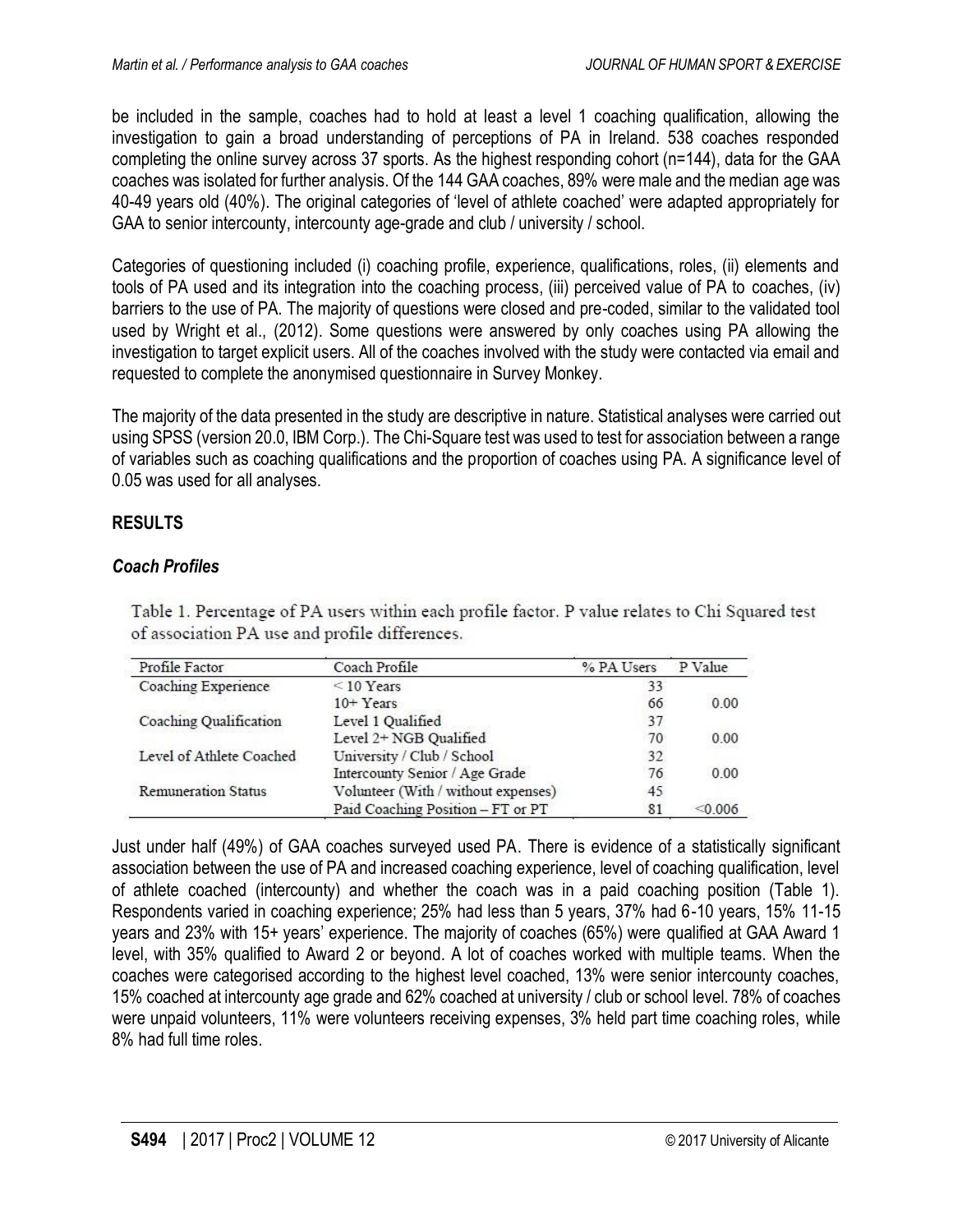## *Use and Integration of PA*



Figure 1. Elements of PA which GAA coaches have most access to.  $N = 70$ 

Table 2. Range of PA tools used by coaches.  $N = 70$ 

| Tools                                  |            | % Coaches |
|----------------------------------------|------------|-----------|
| Hand notation                          |            | 65        |
| Computerised Analysis Software:        | Dartfish   | 35        |
|                                        | Focus X2   |           |
|                                        | SportsCode |           |
|                                        | Kinovea    | 3         |
| Apps for Phone / Tablets               |            | 32        |
| Video editing software e.g. Moviemaker |            | 17        |
| Performa Sports                        |            | 6         |



Figure 2. The type of feedback provided to coaches using PA.  $N = 70$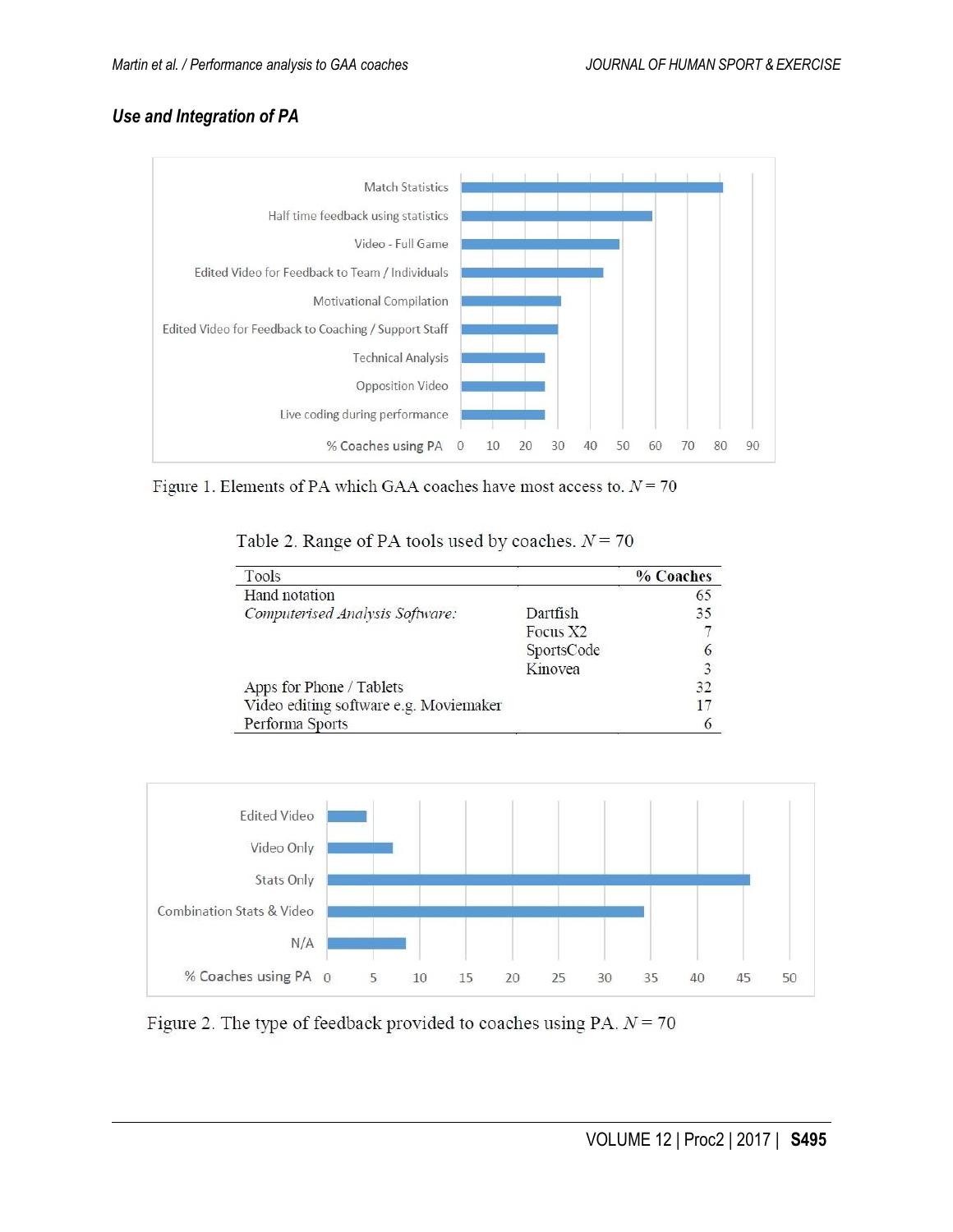

Figure 3. Frequency that PA informs the content of training sessions for coaches using PA. N  $=$  70. (Rarely, 2-3 times per season; Occasionally, 4-6 times per year; Often, 4-5 times per month).

GAA coaches (35%) reported a similar level of access to the support of a performance analyst as their peers in rugby (41%), hockey (33%) and soccer (30%). When asked what elements of PA they used (Figure 1), match statistics was the most prominent (81%), with only 49% having access to match video. In response to a supplementary question, the majority of coaches indicated they are never (39%) or rarely (20%) provided with post-match video. 20% of coaches reported post-match video available often or all the time. An investigation into the range of PA tools coaches were using (Table 2), reveals hand notation to be the most prominent (65%). Accounting for coaches using multiple software brands, the combined usage of computerised analysis software was 40% and Dartfish was the most popular (35%). A third of coaches (34%) are receiving combinations of video and statistical feedback (Figure 2), however it is more common for coaches to receive statistical feedback only (46%). When asked about the frequency that PA informed the content of their training sessions, 69% of coaches felt this was often or all the time (Figure 3).

## *Value of and Demand for PA*



Figure 4. The percentage of coaches rating PA as important to essential, to them and their NGB.  $N = 70$  coaches.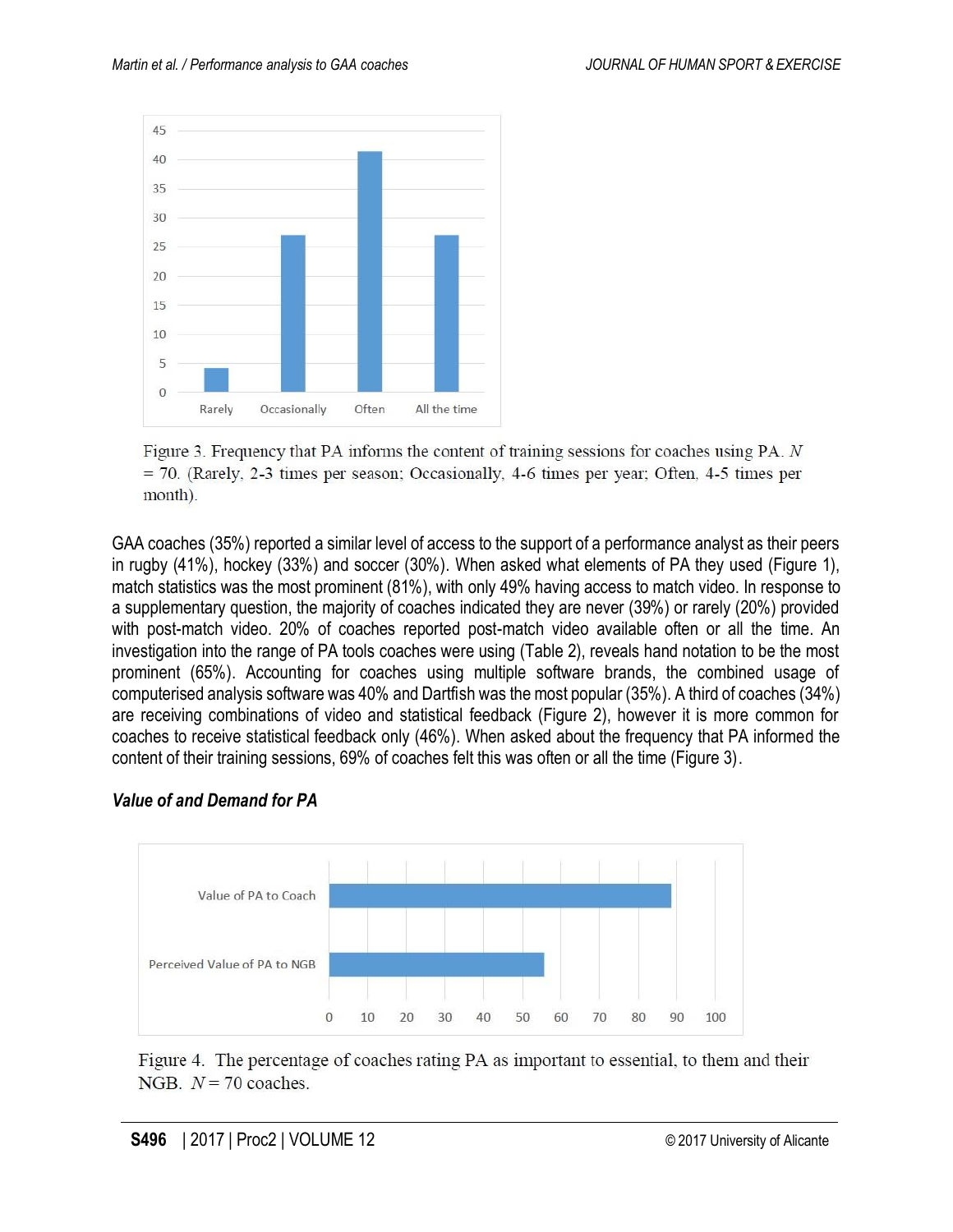When the coaches using PA were asked if they would like to use more PA within their coaching, 94% said yes. The majority of coaches were positive about the value of PA (Figure 4), indicating that it was important (19%), very important (49%) or essential (21%) to their practice. Based on the perceived commitment of money and resources, coaches were not convinced that their organisation valued PA as highly.

#### *Barriers to Use of PA*

A variety of factors were reported as barriers to coaches' use of PA (Table 3). Knowledge (27%) was the most prominent issue for coaches not using PA, significantly less so for those using PA. There is evidence of a statistically significant association between using PA and the identification of cost, availability of equipment and time taken to complete analysis as the main barriers to use of PA. None of the coaches reported concerns about reliability as a barrier to progress. When asked if they would like training on how to integrate PA effectively into their practice, 87% indicated they would.

#### **DISCUSSION**

The purpose of this research was to explore the engagement of GAA coaches with PA, examining its use, integration and perceived value to the coaching process, and the factors precluding the use of PA. The findings revealed that almost half (49%) of coaches surveyed using PA in their practice and provides insights into the profile differences between users and non-users. Coach responses build a picture of the PA tools used and how they inform practice and highlight the challenges for coaches in progressing their use of PA. This, the first survey of coaching practices in the GAA, establishes a benchmark for future assessment of coach use of PA in the GAA. Given that the GAA Games Development team is due to begin a process of mapping coach education outcomes in the new Coach<sup>10</sup> framework (Horgan & Daly, 2015), the findings may also have practical value in informing elements relating to observation, quantitative and qualitative analysis and feedback.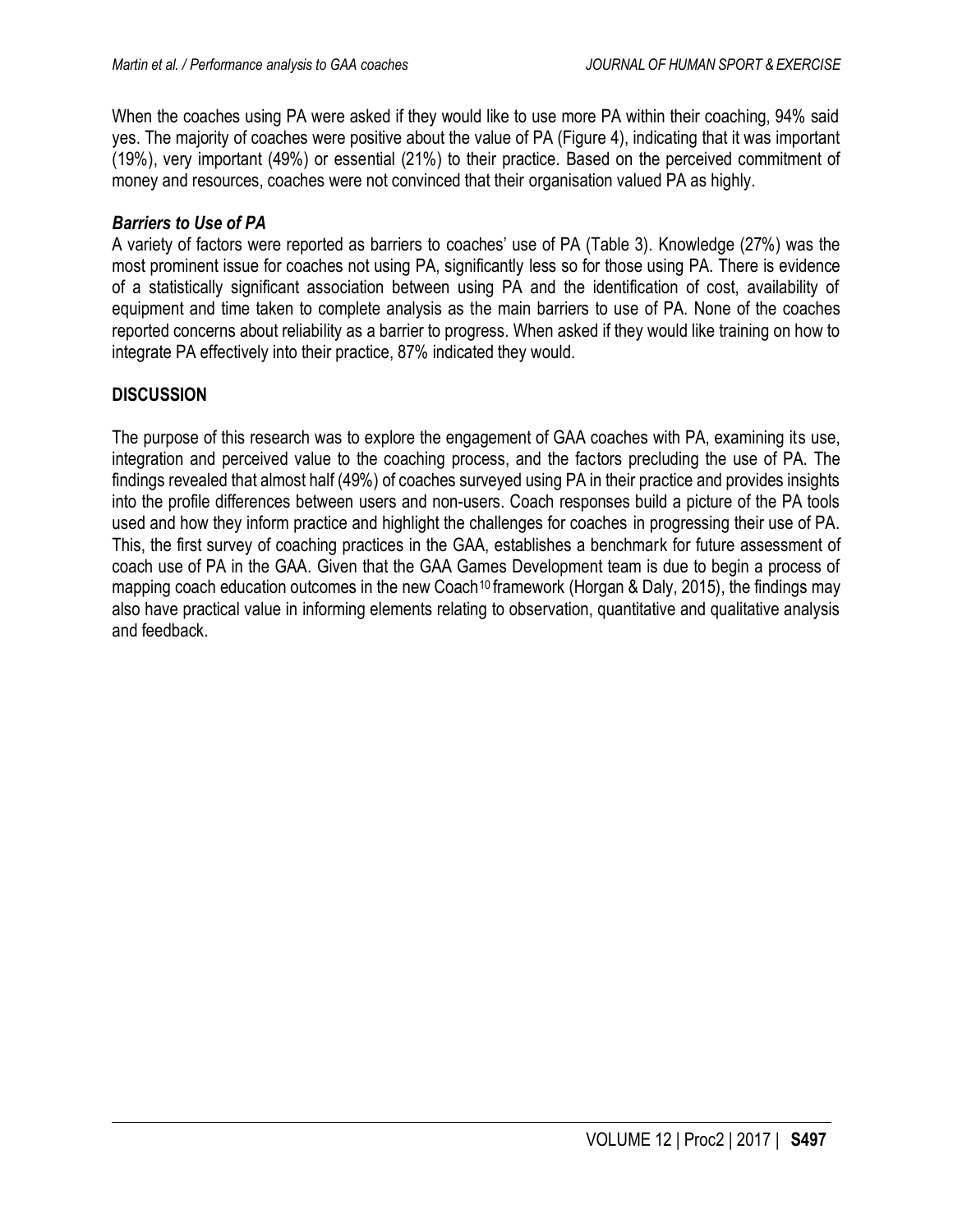| <b>Theme</b>   | <b>Barrier</b>                                              | % Coaches<br>using no<br><b>PA</b> | 0/0<br>Coaches<br>using PA |
|----------------|-------------------------------------------------------------|------------------------------------|----------------------------|
| Knowledge      | I would like to know more in order to progress*             | 27                                 | 10                         |
| Cost           | Cost of software*                                           | 22                                 | 72                         |
|                | Cost of hardware*                                           | 16                                 | 50                         |
|                | Cost of personnel*                                          | 15                                 | 41                         |
| Time           | Time taken to complete analysis (tasks too long / arduous)* | 7                                  | 35                         |
|                | Lack of time available to interpret and analyse information | 15                                 | 27                         |
|                | Time lost from training / practice to feed back the         |                                    |                            |
|                | information                                                 | 8                                  | 11                         |
| Personnel      | Can't find someone to do it                                 |                                    | 17                         |
|                | Players' responsiveness to video has been overly negative   |                                    | 4                          |
|                | Other members of the support teams responsiveness to        |                                    |                            |
|                | feedback                                                    | 5                                  | 6                          |
| Other          | Availability of equipment i.e. laptop, PC's, screen*        | 11                                 | 30                         |
| resources      | Availability of appropriate room / space to hold feedback   |                                    |                            |
|                | sessions                                                    | 1                                  | 5                          |
| Value / Nature | Usability of the information provided                       | 3                                  | 9                          |
| of Information | Reliability of the information provided                     |                                    | $\Omega$                   |
|                | Concern over information overload                           |                                    | 15                         |
|                | Concern over analysis as a distraction                      |                                    | 6                          |
|                | Don't consider that the analysis adds value                 |                                    |                            |
| N/A            | Not applicable                                              | 43                                 |                            |

|  | Table 3. Barriers to expanding and progressing the use of PA. $N = 144$ . |  |
|--|---------------------------------------------------------------------------|--|
|  |                                                                           |  |

35.9 p = 0; Cost Hardware -  $Xi^2 = 12.4$  p = 0; Cost Personnel -  $Xi^2 = 12.7$  p = 0; Time taken to analyse -  $Xi^2 = 16.9 p = 0$ ; Availability of Equipment -  $Xi^2 = 8.2 p = 0.004$ .

## *Coach Profiles*

This study has identified several factors which have a significant association with the use of PA in coaching practice. The key indicators were Award 2 qualification, 10+ years' coaching experience, coaching at intercounty level and remuneration status. This is possibly reflective of a juncture in a coach's career where they have gained sufficient experience to have access to more talented athletes and increased resources. The identification of Award 2 as a threshold to use of PA is important to coach education designers as it provides an opportunity to target material and support to the development of PA expertise at appropriate stages in their career.

#### *Use and Integration of PA*

Statistics, provided post-match and at half time, are the most dominant form of PA evident in this survey of Gaelic games, perhaps due to the pervasive role they play in GAA media coverage. BBC Northern Ireland introduced half and full time match statistics to their Gaelic football analysis in 2003 and since then statistics have become integral to broadcast and print media coverage of Gaelic football and hurling games (Whelan, 2013). Another potential factor in this is the cost associated with taking and using video. Nearly half (46%) of coaches using PA received statistical feedback only and it is likely this data was collected using hand notation, given its prominence as the most used PA tool (65%). Hughes (2008), while a strong advocate for the use of notational analysis, warns that its accuracy and value depends on quality of the input. James and colleagues (2007) identified the process of re-checking data with video as the gold standard in reliability procedure. The fact that so many coaches reported receiving statistics only with no access to video to verify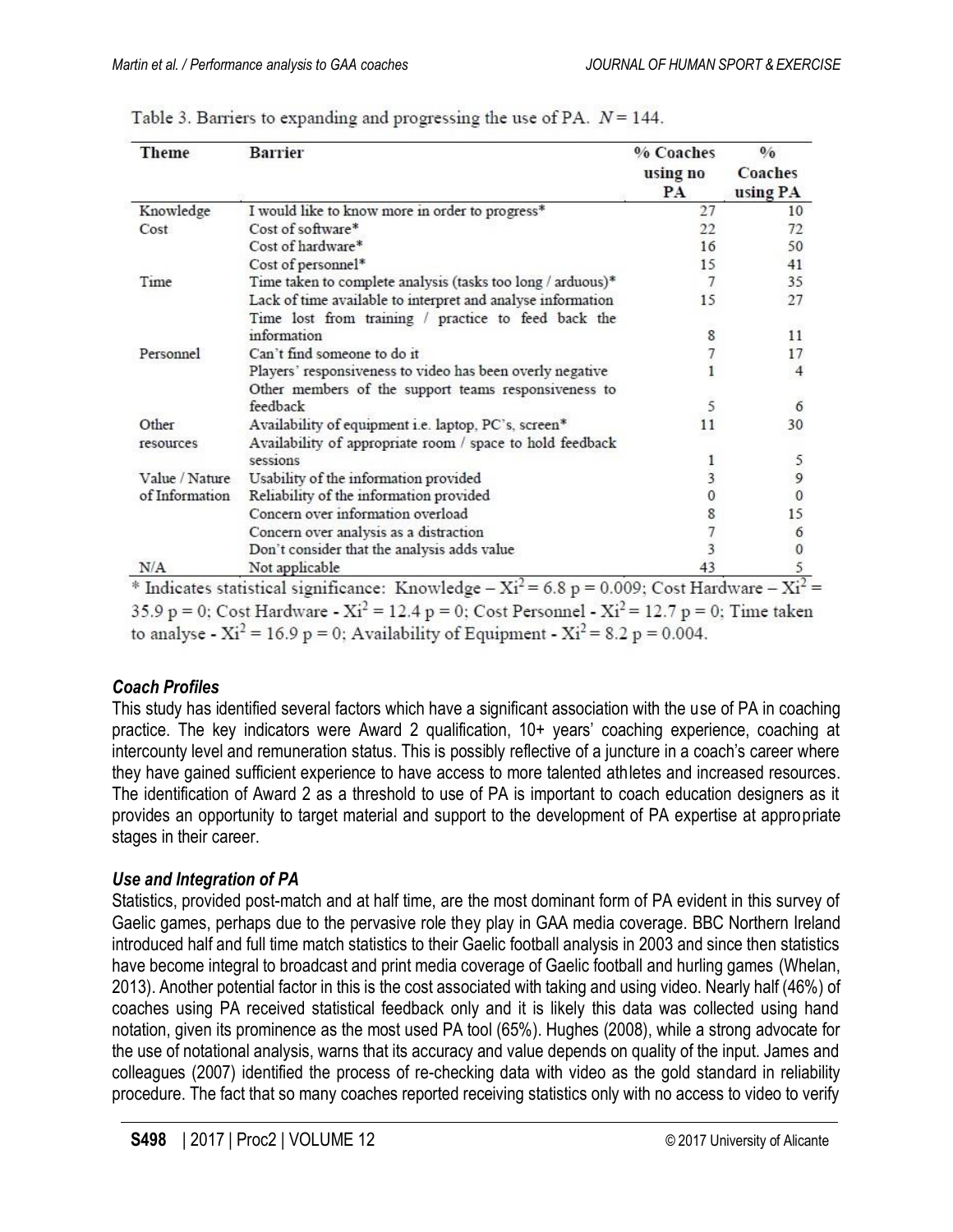the data raises some questions over the reliability of these statistics. It may be useful for GAA coach educators to emphasise the importance of critically appraising the reliability of data and to ensure coaches are well equipped with strategies to ensure hand notation is as reliable and accurate as possible (Carling, Williams, & Reilly, 2005).

Video is not only important for reliability, it also allows coaches and athletes to figure out 'why' and 'how' performance occurred through qualitative analysis (P. O'Donoghue, 2015) and video is often integral to feeding information back to athletes (Maslovat & Franks, 2015). A large proportion of PA users (59%) rarely or never had access to video, thus their ability to effectively diagnose and respond to issues presenting in the statistical data, is diminished. Those coaches with access to video used it in a variety of ways, feeding back to their teams and support staff, doing technical analysis, conducting opposition analysis and using motivational compilations. The range of PA elements employed suggests evidence of some systematic use of PA, similar to the professional PA support described by Wright et al., (2014) in soccer. Changes in performance are generally affected through strategies implemented in practice sessions (Hughes, 2008) and 69% of coaches reported that PA informs the content of their training at least 4 – 5 times a month, indicating some methodical use of PA. This evidence of regular use of video feedback and the role of PA systematically informing training in some coaches, concurs with the intervention schedule of a senior intercounty team outlined in Martin et al., (2004) and Byrne and Byrne (2016, *in press*). These papers reported the role of the performance analyst within an intercounty football and hurling team respectively, this study found over one third (35%) of GAA coaches using PA reported having access to an analyst. These coaches were significantly more likely to have increased access to video and use computerised analysis software. Cost may be the main barrier to accessing computerised analysis software which is used by just 40% of PA users, however the prominence of phone or tablet based 'apps' (32%) could indicate a shift towards mobile technology. Performa Sports was the only mobile cloud based analysis platform identified, used by 6% of coaches.

## *Value of and Demand for PA*

The vast majority of coaches using PA (89%) valued it as important – essential to their practice, consistent with the positive ratings and assessments of PA by coaches in similar investigations in other sports (Blaze et al., 2004; Butterworth et al., 2012; Groom & Cushion, 2004; Wright et al., 2012). Coaches using PA indicated overwhelmingly (94%) that they would like to use more. These findings assist in building the body of evidence supporting the role of PA as a key tool in their practice. Given the difficulty in proving performance impact attributable solely to PA (O'Donoghue, 2010), perceptions of value placed on PA may prove a useful surrogate measure. There was a considerable difference in how coaches perceived their NGB valued PA, 56% important – essential. This is perhaps reflective of differing attitudes to PA. While coaches have been fast to embrace the potential of PA (Harte & Shannon, 2003), a case in 2015 highlights that administrators may be less so. The decision by Munster Council to ban live video feeds (Cummiskey, 2015) for intercounty matches was seen by many as a backward step given that this study shows 26% of PA users availing of live coding information.

# *Barriers to Use of PA*

Consistent with the findings of similar surveys, time (Mooney et al., 2015); cost of software, hardware and personnel and availability of equipment (Wright et al., 2012) were the key barriers identified by coaches to expanding their use of PA. A novel aspect of this study is the comparison between coaches using and not using PA. Knowledge was highlighted as an obstacle to progress by a quarter of coaches (27%) not using PA, but it was significantly less of a barrier to PA users (10%). Relating this to the differences in profile between the two groups, it would appear that attaining GAA Award 2 qualification coupled with the experiential learning acquired by more years coaching may be addressing the knowledge deficit between PA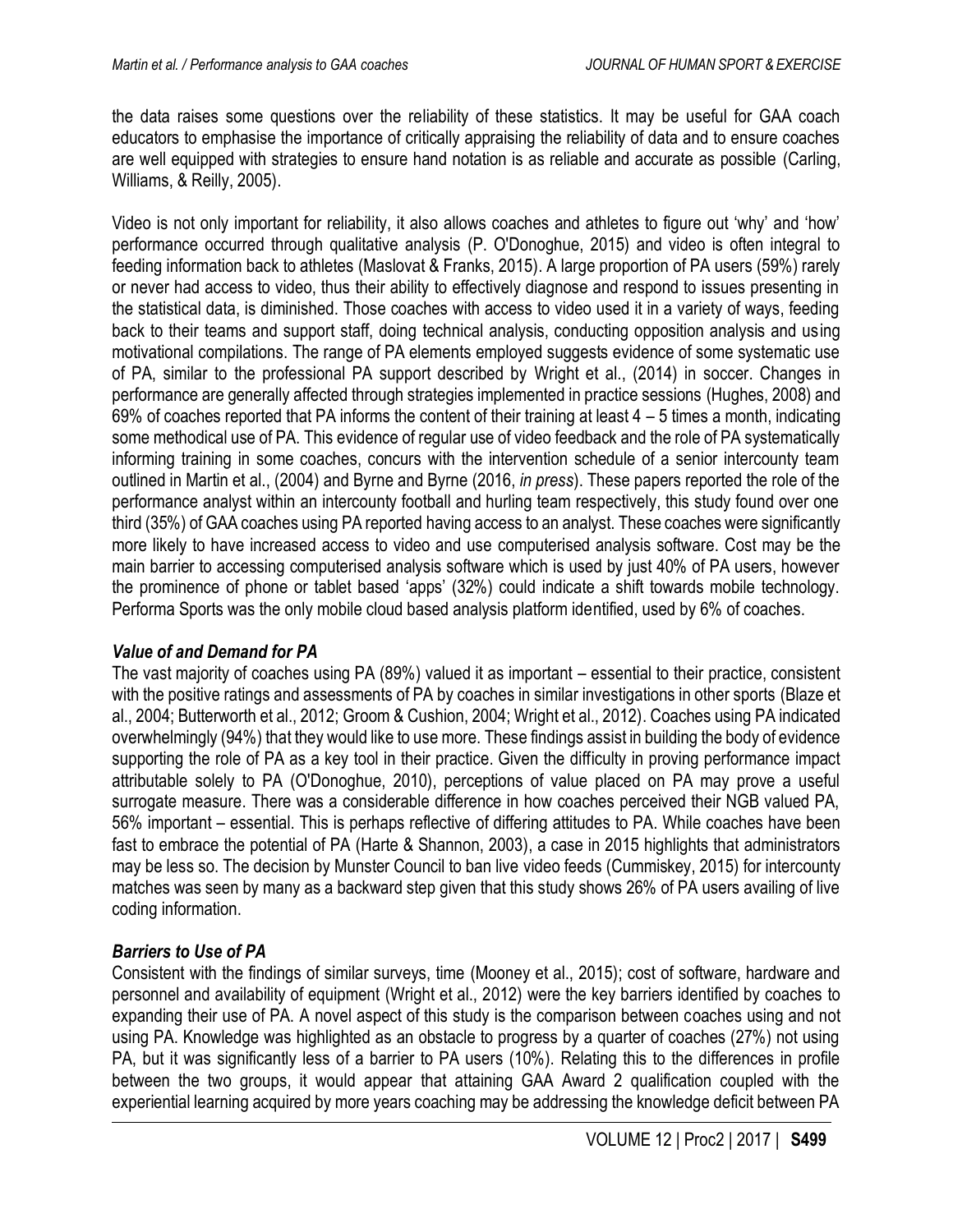users and non-users. Both PA users (93%) and non-users (81%) indicated they would like training on how to integrate PA effectively into their practice suggesting strong interest in professional development training in this area.

#### **CONCLUSIONS AND COACHING IMPLICATIONS**

We are aware of the widely cited limitations of survey methodologies that could have potentially affected our data, such as responder bias, reduced validity of closed-ended questions and subjective interpretation of rankings. However, the findings from this study provide a first insight into the application of PA in GAA coaching practices. Despite their amateur status, this paper found a small proportion of GAA coaches engaging with PA with a level of sophistication that appears similar to professional sports. Further research examining the coaching practice of intercounty coaches, investigating the frequency of feedback and structure of interventions for amateur players would be welcome, particularly case studies. The overall PA usage figure of 49% in Gaelic games will act as a benchmark for future studies. The findings suggest demand for continued and expanded use of PA, which is highly valued by coaches in their practice.

The study has identified GAA Award 2 as a key threshold between using and not using PA, potentially allowing coach education designers target material and support to the development of PA expertise at appropriate stages in their career. Findings suggest that in GAA coach education, more emphasis could be placed on the importance of contextualising statistics with video and the potential of video feedback to players. Coaches should be encouraged to question the reliability of match statistics and be equipped with appropriate strategies to minimise errors in data collection. Given the trend towards using a performance analyst, it may be beneficial to provide support to coaches on defining roles, building relationships, developing appropriate analysis systems, interpreting information and directing feedback.

## **REFERENCES**

- 1. Ball, K., & Horgan, B. (2013). Performance analysis of kicking and striking skills in Gaelic sports. *Performance Analysis of Sport IX*, 117.
- 2. Blaze, A., Atkinson, G., Harwood, C., & Cale, A. (2004). Prevalence and perceptions of performance analysis in the English Premier Association Football League. *Performance Analysis of Sport V, Centre for Performance Analysis, University of Wales Institute, Cardiff*, 79-83.
- 3. Bradley, J., & O'Donoghue, P. G. (2011). Counterattacks in elite Gaelic football competition. *Int J PA Sport, 11*(1), 159-170.
- 4. Butterworth, A. D., Turner, D. J., & Johnstone, J. A. (2012). Coaches' perceptions of the potential use of performance analysis in badminton. *Int J PA Sport, 12*(2), 452-467.
- 5. Byrne, L., & Byrne, E. (2016, *in press*). *A statistical analysis of Kilkenny Senior Hurlers during the 2015 season*.
- 6. Carling, C., Williams, A. M., & Reilly, T. (2005). *Handbook of Soccer Match Analysis*. London: Routledge.
- 7. Carroll, R. (2013). Team Performance Indicators in Gaelic Football and Opposition Effects. *Int J PA Sport, 13*(3), 703-715.
- 8. Cummiskey, G. (2015). Munster Council bans live video analysis at grounds. *Irish Times*.
- 9. Daly, A., & O'Connor, C. (2014). *Dalo: The Autobiography*: Transworld Publishers Limited.
- 10. GAA. (2013). Gaelic Athletic Association Annual Report to Congress 2013. Dublin: Gaelic Athletic Association.